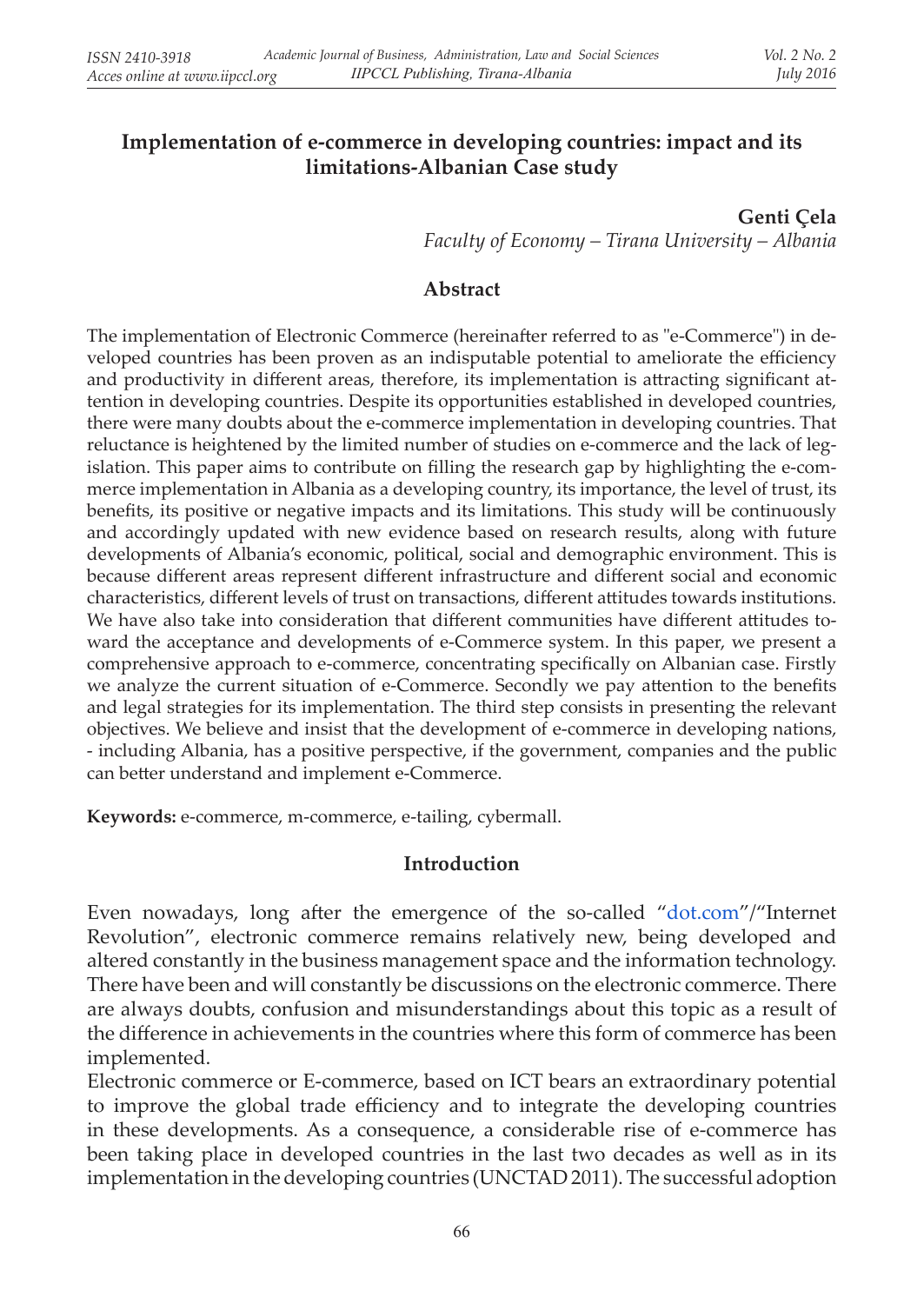of the ICT in e-commerce is absolutely dependant on the way it has been applied by the implementers and also on the scale of the satisfactory results of the coordination of technology-implementer. It is not accidental that the implementation of the technology has not been always successful in the developing countries. Moreover, while earnings have been gained thanks to the ecommerce from organizations in developing countries, skepticism still prevails on the importance and the benefits of e-commerce in the developing countries.

The awareness and implementation of the ICT including e-commerce is becoming a vital component of development even in the developing countries. Alternatively this enables the developed countries to accomplish more efficient trade relations with the developing countries. The number of internet users' world-wide is increasing significantly and this has affected the rise of chances for e-commerce both on the regional and global realm.

Nevertheless, besides the constantly higher number of internet users, there are other numerous elements that influence the acceptance and the progress of e-commerce in the developing countries.

### **Objectives and methodology**

This research study aims to review the e-commerce concept and its application in the social and economic infrastructure of Albania at its actual stage of development, the government policies, the legal basis and the level of acceptance of e-commerce by the Albanian internet users. It must be highlighted that the figures of internet users and above all of e-customers are encouraging. In 2005 according to the "The Networked Readiness Index Rankings 2005", Albania ranked 106 with -1.04 points, whereas the "The Networked Readiness Index Rankings 2010-2011", ranks Albania in the 87th place or the 23rd place on global standing (within income group).

To accomplish the objectives of this research study, a questionnaire with 80 questions in Albanian language was developed. The questionnaire was formulated with questions that gathered information on demography, the internet usage and e-commerce (type of purchase, the means used for the purchase, the client's experience during the transaction, and the client's perception for the e-commerce in Albania). A total of 80 inadvertent individuals were selected in different institutions and companies to answer the questions that might be considered the "first adopters" of any novelty in the developing countries.

This is related to the fact that the first element in the adoption of e-commerce is culture and also to eliminate as much as possible the problems that the interviewed target group might experience with the infrastructure that could influence to the reliability of the survey.

#### **E-commerce: the definition and essential concepts**

Various literatures offer various definitions for the e-commerce. In a broader meaning connotation, e-commerce includes any form of transaction of exchange of information applied with the usage of ICT (Whitely, 1998). The definition of e-commerce entails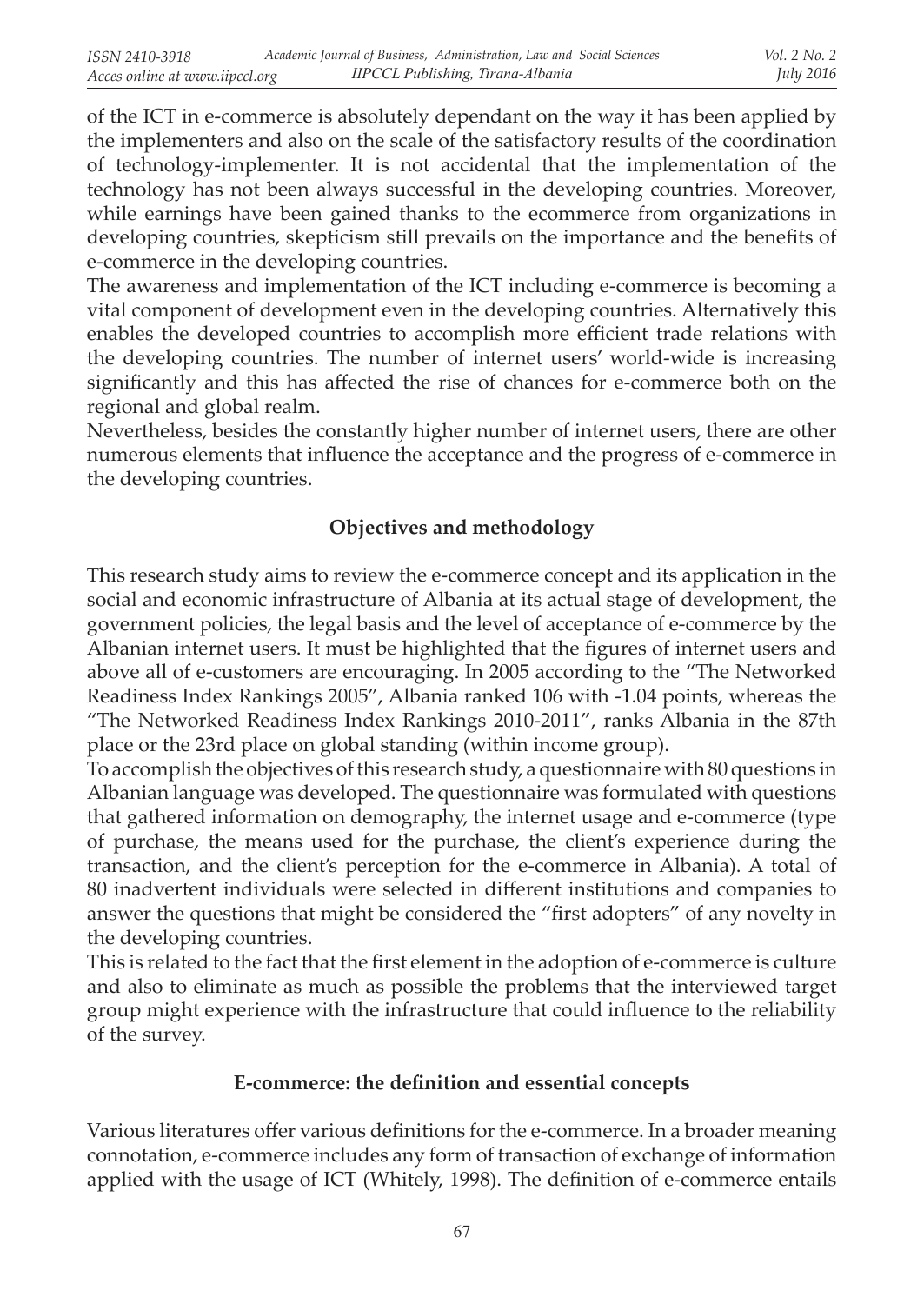also the transfer or the exchange of services and or the information through the computer networks including internet, extranet and intranet (Turban et al. 2006). Turban entails services such as online support to the clients, the exchange of business documents through internet or other private networks. As a consequence of its wide coverage, e-commerce is also referred to as e-business (Barness & Hunt, 2001). Some definitions of e-commerce that are frequently quoted in the media are:

- • E-commerce the place where business transactions are conducted through the means of telecommunication, especially through Internet;
- • E-commerce describes the purchase and the procurement of products and services including information through computer networks with Internet;
- E-commerce is related to electronic business;
- • E-commerce is defined as the accomplishment of a financial transaction electronically;

The wide realm of business activities related with e-commerce has created a series of terms and phrases to describe the phenomenon in different business sectors. Some of these terms focus on online business sites purchases. Since the transactions were conducted through internet, terms such as I-commerce (Internet commerce) and Web-commerce were widely spread, but currently not as much. Other terms that have been used to describe the online retails include also e-tailing, virtual-stores or cyber stores. A grouping of these virtual stores has been called "virtual shopping center" or "cybermall".

Although the term e-commerce is relatively new, in fact it dates back four decades ago. The first application of the e-commerce is said to have been applied in an electronic transition in 1948 in a Berlin flight. At the beginning of the '70-ties there are records of funds transfers electronically among financial institutions (Johnston, 1998). Another indicator is the use of the ATM -s launched at the beginning of the '80-ties. Later on, the electronic date exchange was recorded in (EDI) 1980 to enable a wider application of e-commerce in all industries. This enables business companies to exchange documents electronically through computer systems (Johnston, 1998). In 1990, internet was commercialized by presenting the term ecommerce.

Internet and the World Wide Web facilitated the implementation of e-commerce which has recognized substantial growth in recent years. McKay and Marshall (2004) introduce the growth phases of the e-commerce. This model consists of momentous phases: brochure, interactive, e-Commerce and e-business.

As a first step, companies start with a static presence on internet introducing the company activities in the form of a brochure. During this phase, the organizations use internet only to provide information to the public, where communication and typical information is the presence of the contact details, product information, services, information of shareholders, employment opportunities, etc.

The interactive step is the qualitative phase of change where companies interact through internet. Besides obtaining information on the organization, the customers offer personal reactions and on occasions also order online. An interactive webpage offers personalized information to customers. Anyhow at this phase, the transactions are not completed online.

At the e-commerce phase, the customers may conclude transactions online and the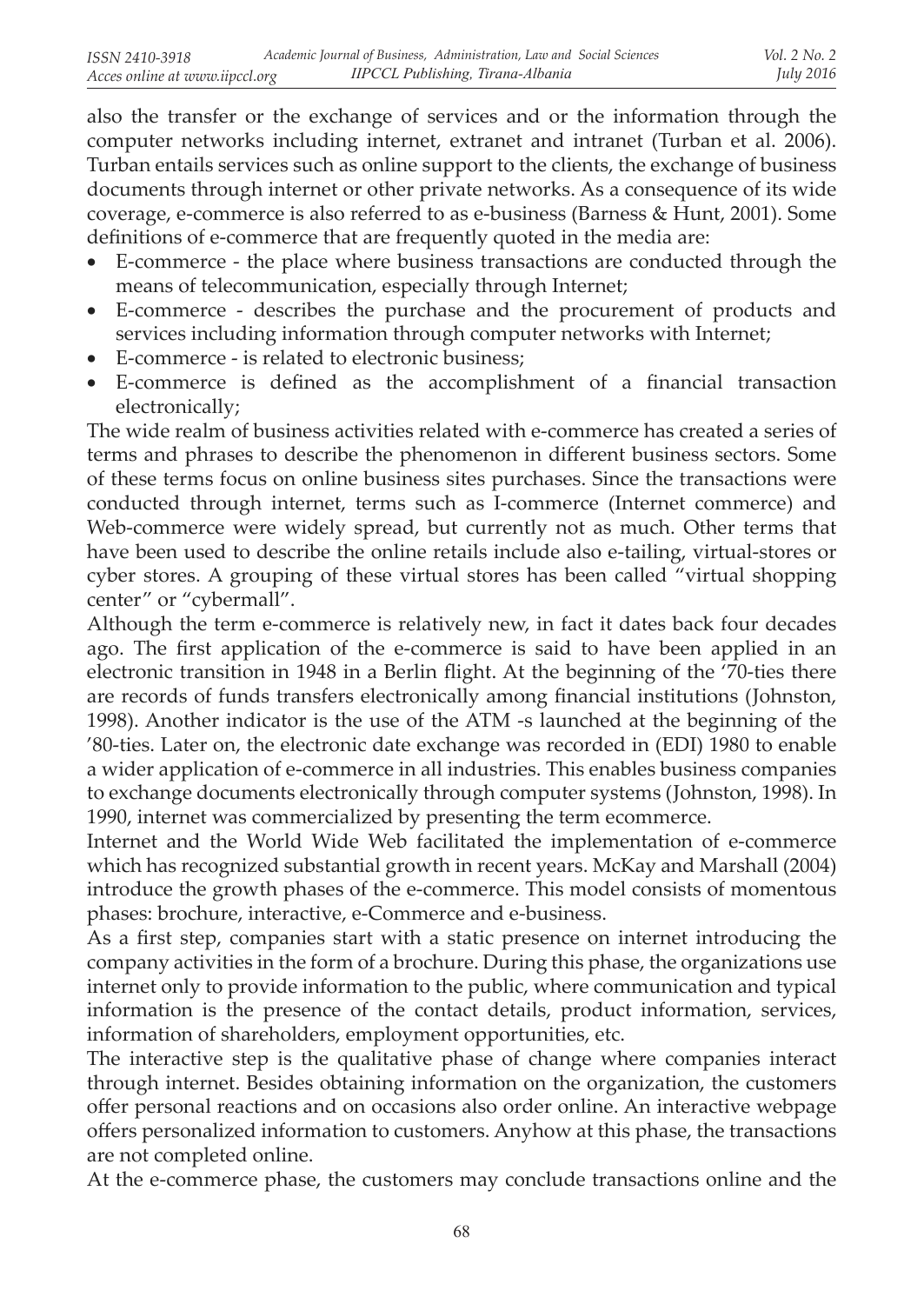organization is able to manage the business on a 24/7 basis and organize its logistic activities in an efficient manner. At this stage, emphasis is places in the internal integration where companies integrate their online system with their internal IT system in order to manage their business activities.

The final phase of external integration is the harmonization of the e-Commerce and e-business.

Companies at this stage have consolidated their internal and external cooperation at different stages of business.

### **The criteria for the evaluation of the e-commerce**

It is important to identify the main leading elements of e-commerce to facilitate a comparison between different countries. These main leading elements may be measures against a number of criteria that highlight the phases of development of e-commerce in different countries. The criteria to be used for determining the level of development of ecommerce, from the macro point of view are the following:

- Political factors including the role of the government for the establishment of the legislation, initiative and financing to support the usage and development of e-commerce and ICT;
- Social factors which include the level of development and progress in the ICT education and training, which will enable both potential purchasers and the vendors to understand and use the most recent technology;
- Economic factors including the overall economic situation and the trade power of the country together with the contributing elements;
- • Likewise, there have been identified other interactive elements at the company/ institution level that are influenced by the macro-environment and the e-commerce, which encompass:
- The organizational culture research  $\&$  development approach (R&D), which entails the readiness to renew and use technology to achieve the company's objectives;
- • Commercial gains with regards to the cost reduction and improvement of efficiency, both elements that influence the financial performance of the company/ organization;
- Qualified and dedicated staff -that comprehends that the company and the staff are ready and capable to implement the new technologies;
- The needs of the client and the supplier seen from the viewpoint of demand and offer for the product and the service;
- • Competition by making sure that the company would have this competitive advantage in the marker to achieve and preserve the leading role in the market.
- Two very important elements in the implementation of the e-commerce are:
- Technological factors/infrastructure the level of development of the telecommunication infrastructure that offers the use of advanced technology for the business community and the consumers, hardware and software, the distribution system and that of delivery of the "product and service";
- Security (trustworthiness in transaction) which is identified as a critical matter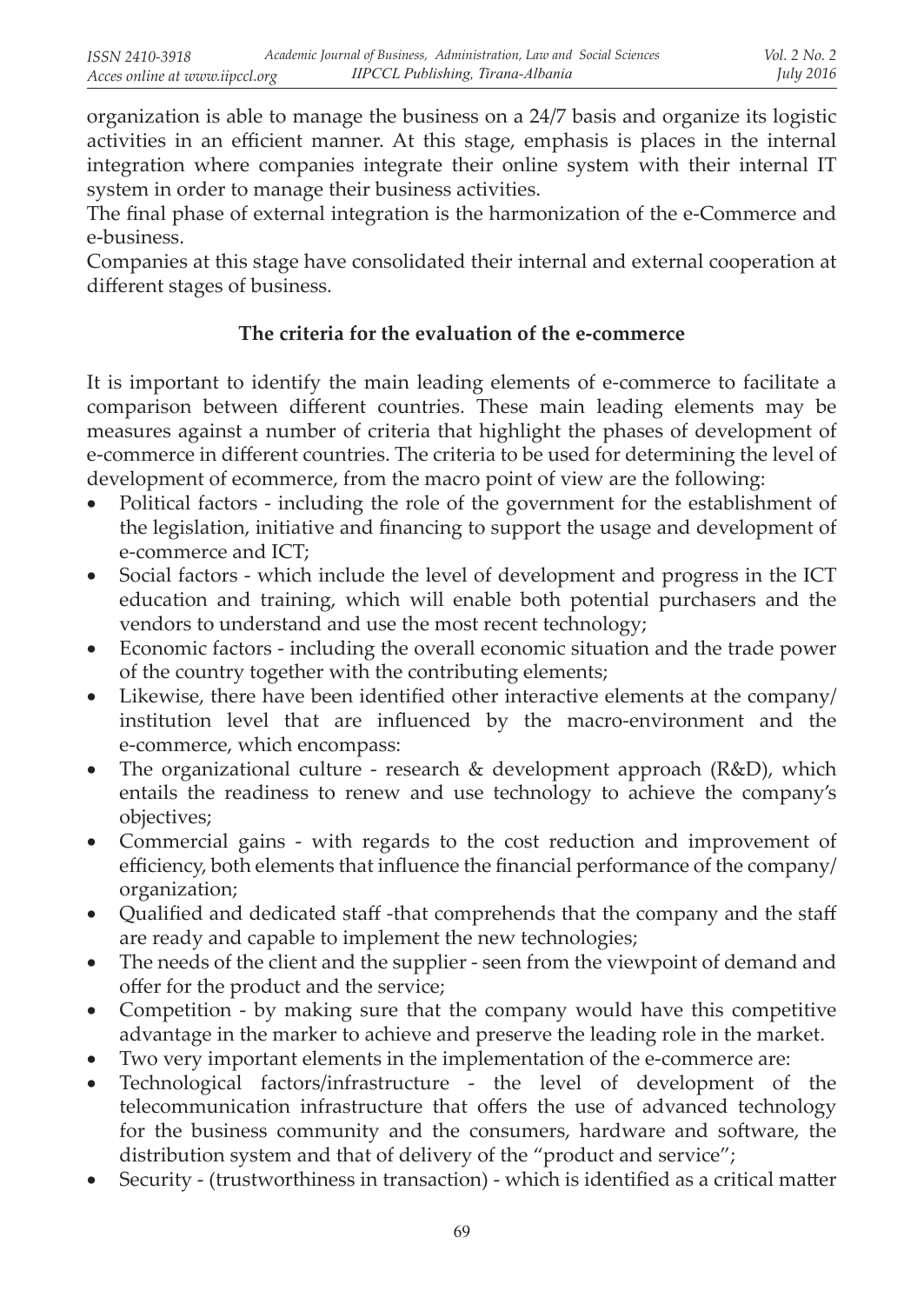that companies face in the instantaneous acceptance or not of the e-commerce. This matter is closely related to the culture of the society due to the tardy opening towards the global market. This element is viewed as a long-term impediment for the implementation of the ecommerce not only for individual clients but also as a determining element in the success or failure of online trade.

### **Study case "Albania"**

After the '90-s, Albania was swept by a wide range of economic, political, social and demographic changes. Globalization and Albania's membership in a series of international political and economic organizations, the decentralization and opening towards the market economy, guaranteed continued progress in all spheres including that of Information Technology, as a consequence of the pressure from the Albanian and international investors to be competitive in the market.

It is important to estimate how the recent changes influence the approach of Albanian companies towards e-commerce, because it is believed that competition plays a decisive role on the progress of ICT. Just like the other countries of the South-Eastern Europe, Albania, despite the acceptance of the importance of the electronic communication, until 2000 paid a small amount of its Gross Internal Production to the implementation of the ICT and had scored very low in the Network Readiness Index 2005, ranking in the 106 position out of 115 states, lower that all the other countries in the region, while the statistics of The Network Readiness Index Rankings 2010-2012, rank Albania in the 87th position out of 138 countries, while it positions the country 23rd in the global ranking for the income.

The progress regarding the increase of internet users indicates amongst other things an increase of the awareness of the public for the gains and the possibilities offered by the ICT. At the same time, there is a growing tendency for the usage of the IT and communication by the business companies, especially the big ones. However, the diffusion internet in Albania remains still behind the European level (63%) and one reason for that is the low level of IT knowledge as well as of the awareness about the profits offered by the use of technology and the information technology. The measures to include the ICT education in schools have been accompanied with plans for the education of the wider public so that it becomes a user of electronic information and services.

In order to achieve a high level of acceptance for the e-trade, some legal basis is required which have been adopted or should be amended such as the law for electronic trade, the electronic signature, the electronic documents, the security, etc. Actually, the law No. 9880 dated 25.2.2008, "For the electronic signature" has been adopted. According to the commitments for the SAA, the legal framework for the e-trade was concluded in mid 2009.

The IT level of development is also conditioned by the adoption of the necessary pertinent legislation. Until now, there have been drafted and approved in line with the commitments in the SAA, a series of important laws in the field of IT:

- Law no. 9880, dated 25.2.2008 "For the electronic signature";
- Law no.9887, dated 10.3.2008, "For the protection of personal records";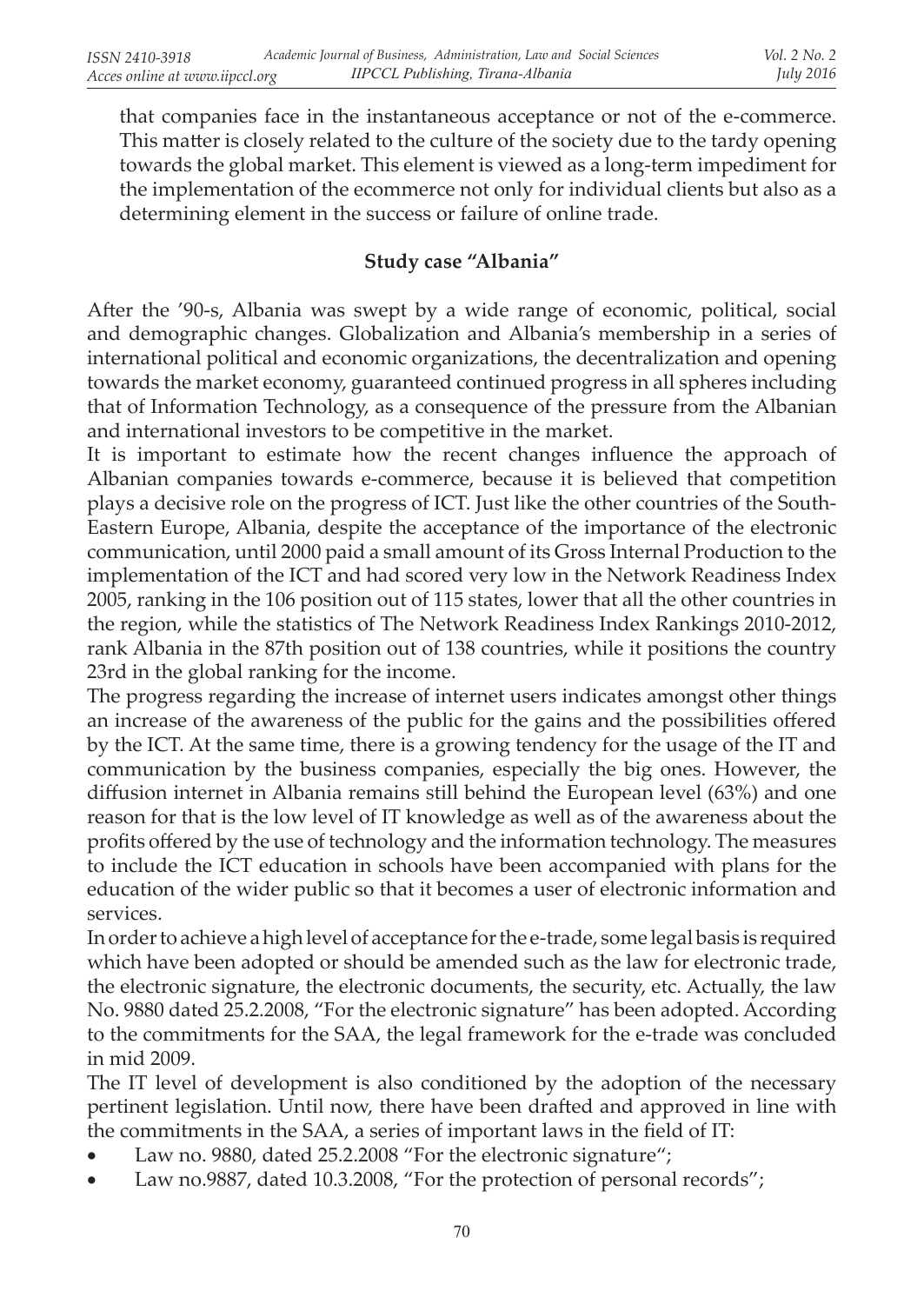- Law no.9643, dated 20.11.2006, amended, "For public procurement", that enables electronic procurement;
- Law no.9723 dated 3.5. 2007, "For the national registration center";
- Law no.9918, dated 19.5.2008, "For the electronic communications in the Republic of Albania";

In the field of cybernetic crime, Albania has signed and ratified the Convention for the Cybernetic crime in 2002 and has ratified in the Criminal Code also the Code of the criminal Procedure of this convention.

The adoption of the legal framework in the field of the ICT in accordance with acquis communitaire, with the international conventions and the agreements accepted by the Republic of Albania are constantly paid close attention to. Specifically, the legislation in the IT field includes:

- The protection of the private data and the intellectual property, the data basis and the insurances of the data privacy;
- The protection from cyber crime;
- The e-business (e-commerce; e-documents; e-signature; e-payrolls);

The legislation for the e-communication and the pertinent regulatory framework; etc. The entire legal regulatory system is clear and guarantees consistency in the development of e-commerce. Further completion and improvement of the ICT legislation are intended for the accomplishment of the government objectives for bringing this legislation is line with the EU standards.

The number of PCs per 100 inhabitants has increased from 0.5 in 2002 to 1.2 in 2005, therefore an increase of about 2.5 percent, according to the estimations of the INSTAT. The total number of PCs in the country was estimated to be 85.000 in 2005, where over 50% e of them were property of the business companies and public administration.

- According to non-official data from some Internet Service Providers, the index of the increase of the number of internet users in the recent years is estimated to 40%-50%.

Irrespective of this indicator, the biggest clients and their users remain the state institutions and the big business companies;

- The number of registered domains is increasing constantly. The total number of registered active domains until the end of 2007 is 729;

According to Internet World Stats at the end of 2011, Albania had round 332 thousand dedicated IPs, round 1,441,928 internet users in comparison to 2,994,667 inhabitants with a level of penetration of  $48.2\%$ , thus ranking round 0.3% of the European users.<sup>1</sup>

# **The survey data**

As indicated above, the interviewed were selected in different regions, both males and females, working in different institutions or companies who had different levels of professional education. The participants in the survey were asked for information in regards to the use of internet, the use of e-commerce, way of payment, holding of credit cards and if they had ever bought any product online via e-commerce during a period of 6-12 months.

Table 1: Demographic data about the participants in the survey

<sup>1</sup> http://www.internetworldstats.com/images/world2011pie.png.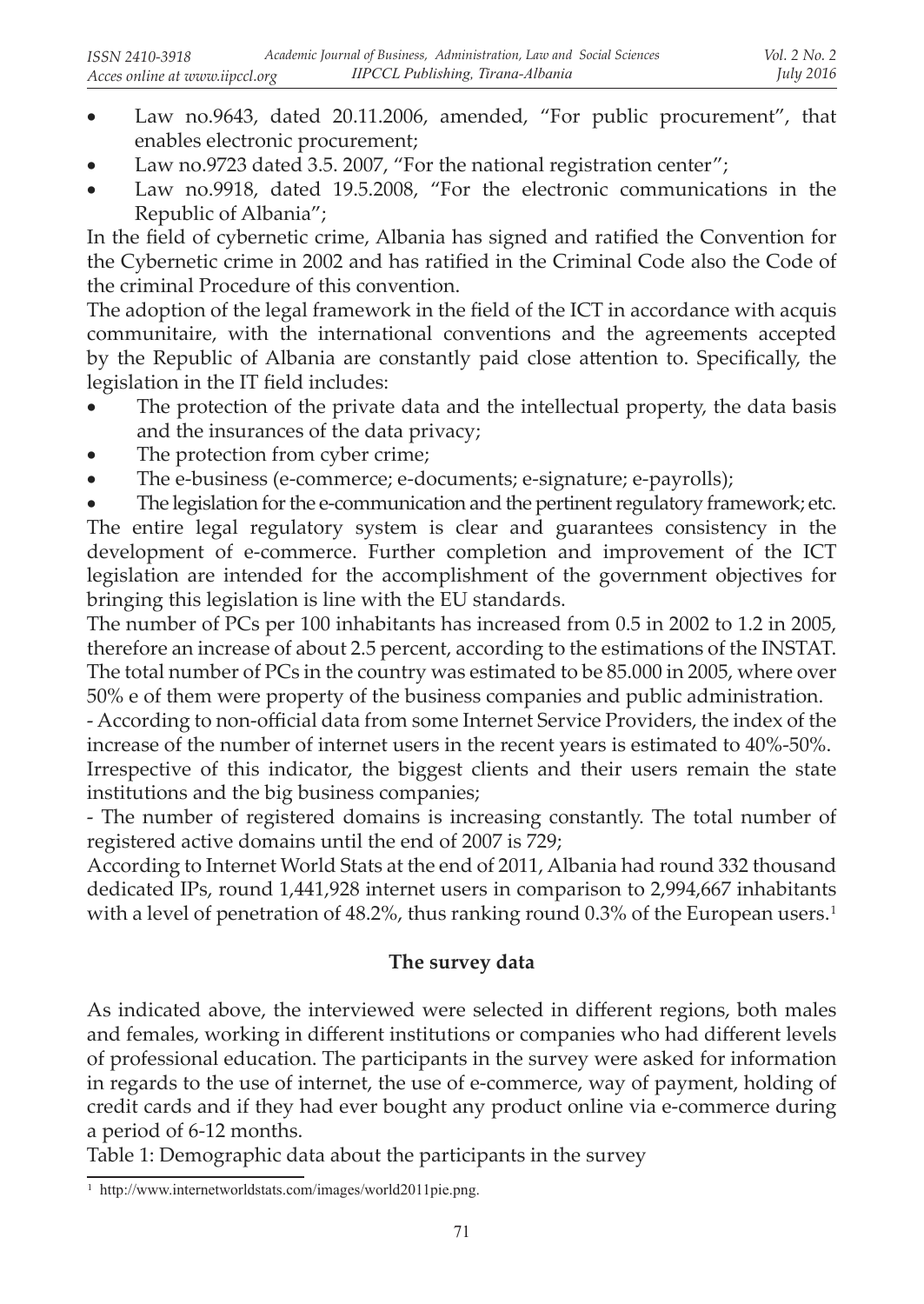| Gender         | Education                                   | Age               | Organization     |
|----------------|---------------------------------------------|-------------------|------------------|
| Male Female    | Univers Pas/Unive $\#$   25-30 30-40 mbi 40 |                   | Shteteror Privat |
| 37.8%<br>63.2% | 18%<br>18%<br>$64\%$                        | 21%<br>56%<br>22% | 52%<br>48%       |

- 54 from 84 participants or 68% said that in the period they were asked, they have competed at least one online purchase. They had paid with credit/debit cards (the latter for some banks that allow the online purchase).

- 78.4% of the participants said that in their household they posses one credit hard (wife or husband) and only 18% of them posses more than one credit card. 54% of the participants in the survey were holders of a personal credit card. 100% of the participants were holders of a debit card.

- 68% of the participants had made online acquisitions of products that cannot find in the Albanian market, while the other part was buying online for discount prices. 32% had bought flight tickets online; (Table 1)

- 36.1% were using their cards in the local market (supermarkets, fashion boutiques, etc) by using their credit/debit card. 64.5% of them were using the credit/debit card to eliminate cash in their pockets, 32.2% for quick service, and 3.3% for other reasons (undefined). (Table 1)

- 87.8% were buying online using their credit/debit card numbers directly, 12.2% had a PayPal account.

- 38% of the participants were using Web Pages recommended by colleagues and friends for online purchases, 52% from internet search for the product they wanted to purchase or for the service, 10% for other reasons; (Table 1);

- 83.2% of the participants were always suspicious before the first purchase fearing they might become victims of online cyber crime;

- 44.2% had no information about the security of the Web Pages for online purchases, 37.6% had asked for information from various sources about the security of online purchases, and 18.2% were not concerned about security (Table 1).

### **Conclusions and recommendations**

Albania has no experience with research studies that address the e-commerce matters. This study finds that elements that influence the e-commerce are: culture, purchase security, information and infrastructure. Furthermore, it finds that although a developing country, the Albanian government has invested sufficiently, while private companies in infrastructure.

The largest parts of the holders of credit cards are representatives of organizations (owners or top management) or those that have guarantee from the company that has employed them. The other part hold sufficient savings accounts to guarantee the limit of the credit card.

However, much more remains to be done in regards to the culture of the citizens for the ecommerce and its advantages, as well as for the security of the online purchases. The global economy and the growing tendency for electronic transactions make it more indispensable the investment in infrastructure of e-trade.